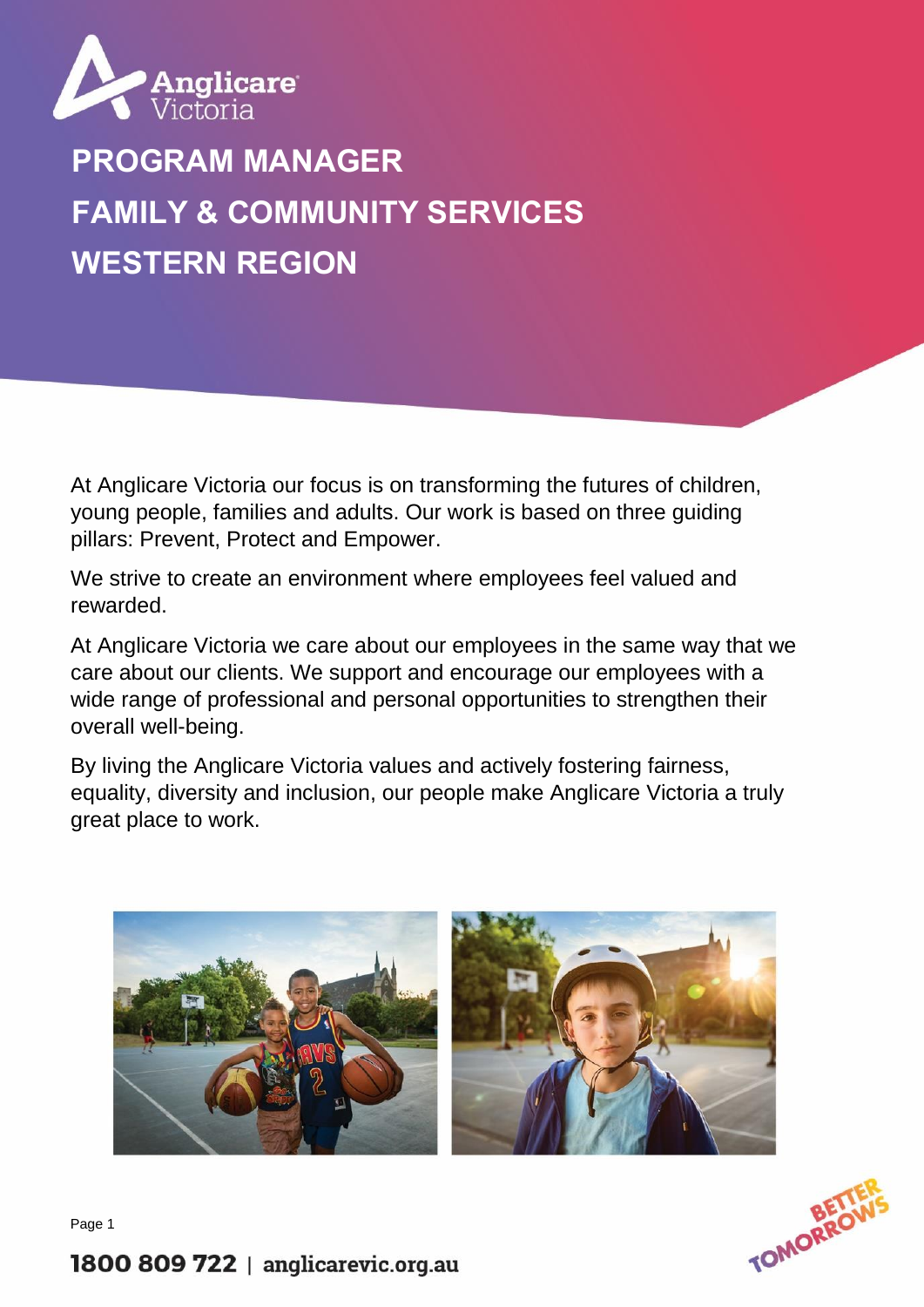

## **Position details**

| <b>Position Title</b>                   | Program Manager                                                                                                                                                                    |
|-----------------------------------------|------------------------------------------------------------------------------------------------------------------------------------------------------------------------------------|
| <b>Program</b>                          | <b>Family &amp; Community Services</b>                                                                                                                                             |
| <b>Classification</b>                   | An attractive remuneration package commensurate with the<br>seniority of this position, including salary packaging, will be<br>negotiated with the successful applicant.           |
| <b>Engagement</b>                       | <b>Full Time</b>                                                                                                                                                                   |
| <b>Hours per week</b>                   | Full-time (38 hours per week)                                                                                                                                                      |
| <b>Duration</b>                         | Ongoing                                                                                                                                                                            |
| <b>Fixed term end</b><br>date           | Not Applicable                                                                                                                                                                     |
| <b>Location</b>                         | The incumbent will be based at one of our western region<br>metropolitan offices and may be required to work at key service<br>sites, including Werribee, Sunshine and Yarraville. |
| <b>Reporting</b><br><b>Relationship</b> | This position is accountable to the Western Regional Director                                                                                                                      |
| <b>Effective date</b>                   | May 2022                                                                                                                                                                           |

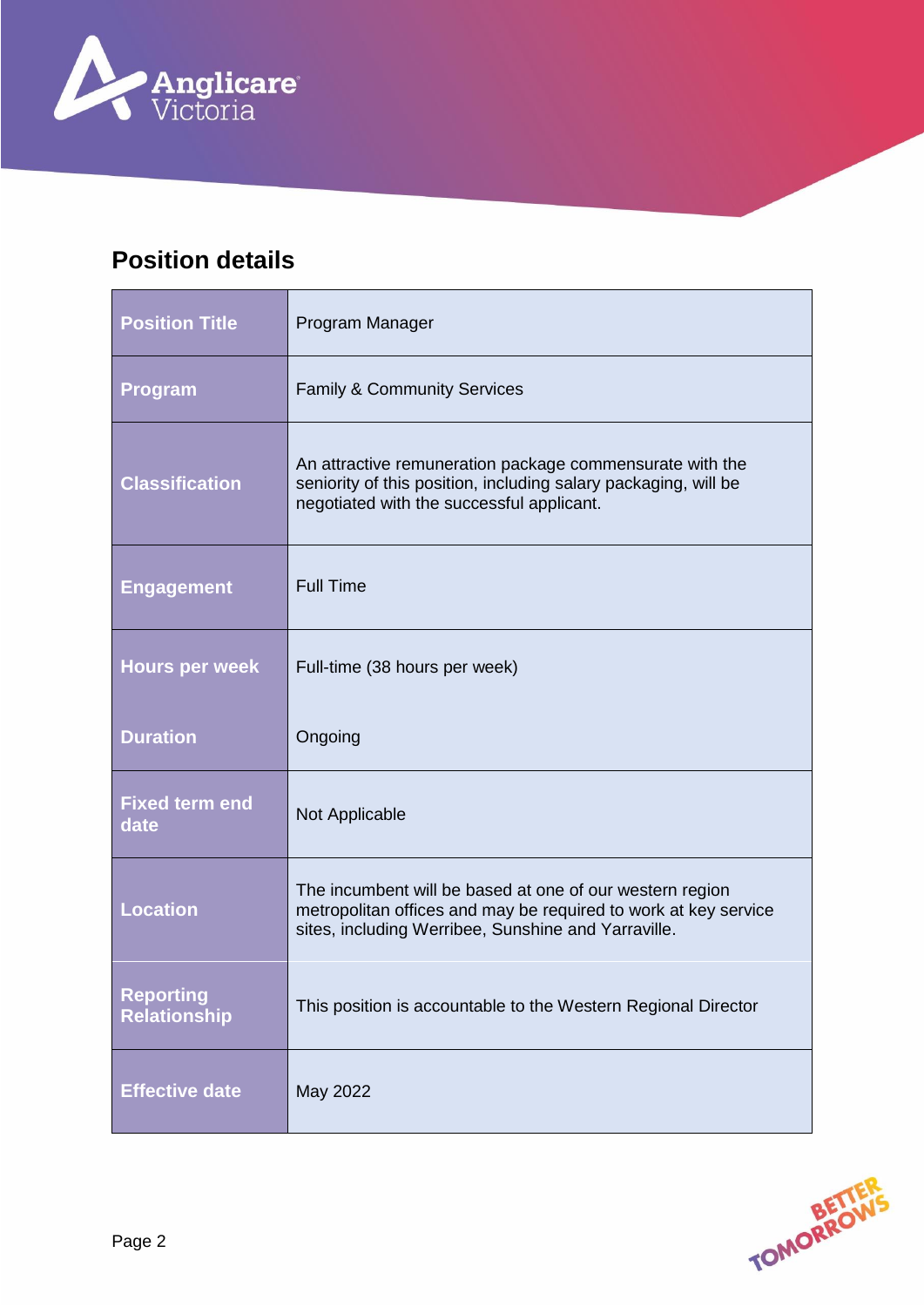

## **Overview of program**

Anglicare Victoria offers a comprehensive network of services to young people, children and their families/caregivers living across Victoria. At Anglicare Victoria, our focus is on transforming the futures of children, young people, families and adults**.** Our work is based on three guiding pillars: Prevent, Protect and Empower.

We seek to ensure the provision of high-quality services that will bring about significant improvements in the life experience of the young people, children and families/caregivers with whom we work.

We strive to create an environment where employees feel valued and rewarded. By living the Anglicare Victoria values and actively fostering fairness, equality, diversity and inclusion, our people make Anglicare Victoria a truly great place to work.

Anglicare Victoria requires that staff commit to continuing to develop their cultural competence. Anglicare Victoria is committed to equal opportunity and improved outcomes for Aboriginal peoples. Anglicare Victoria is committed to developing an official Reconciliation Action Plan that bears the Reconciliation Action Trademark.

The Program Manager of Family & Community Services is responsible for and oversees a number of services within the Western Region, including but not limited to Integrated Family Services and Community Services.

Program Managers are also members of the Anglicare Victoria Senior Management Group.

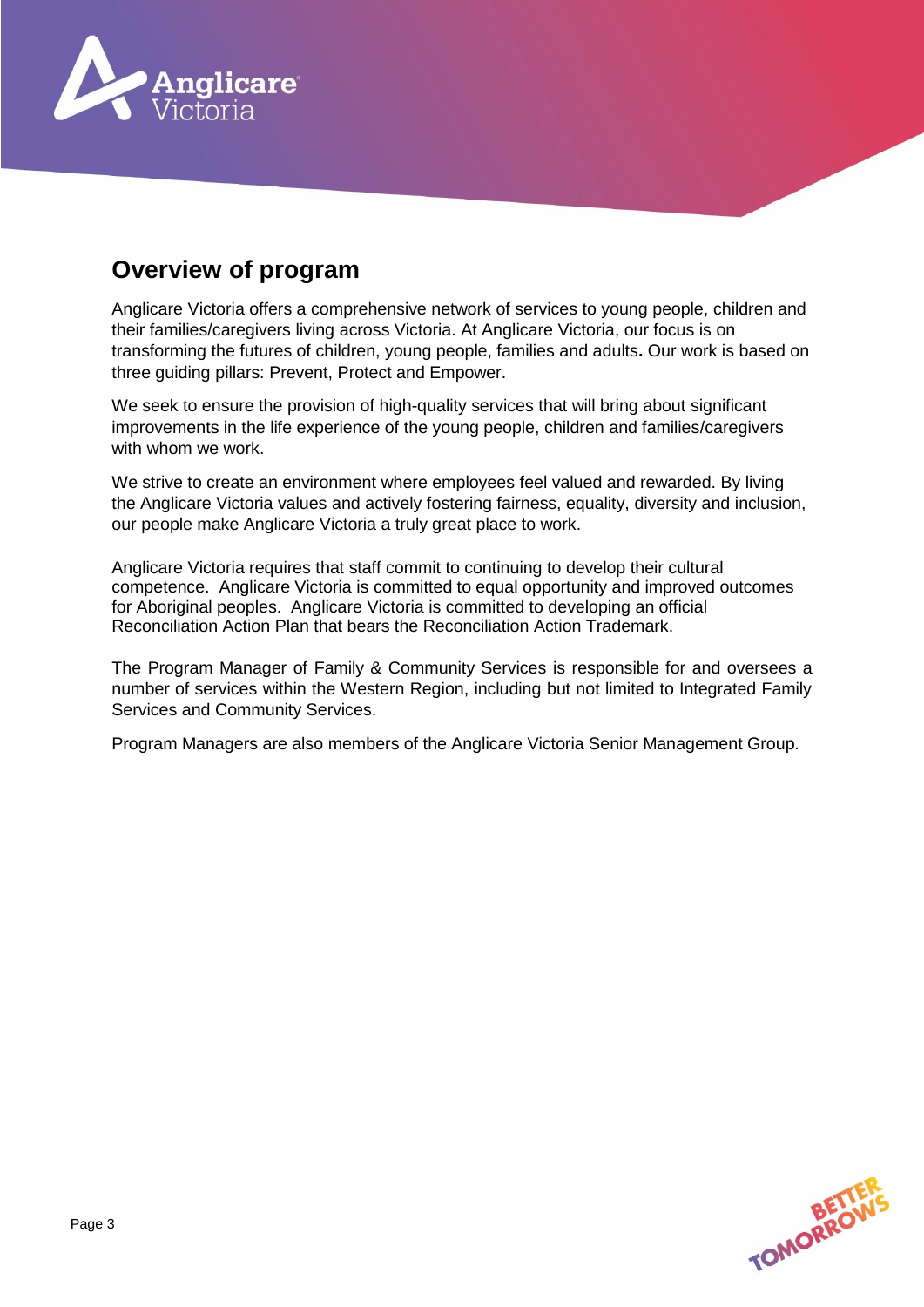

# **Position Objectives**

List the Key Deliverables/Objectives of the worker.

| 1. | Provide high-level leadership for all staff, volunteers and partner agencies<br>within the program.                                                |
|----|----------------------------------------------------------------------------------------------------------------------------------------------------|
| 2. | Ensure that all service standards and targets are met and that appropriate<br>processes are in place to enable continuous improvement of services. |
| 3. | Development of program budgets and business plans; and ensuring business<br>plan objectives and budget targets are achieved.                       |
| 4. | Ensure implementation of organisational policy, standards and procedures.                                                                          |

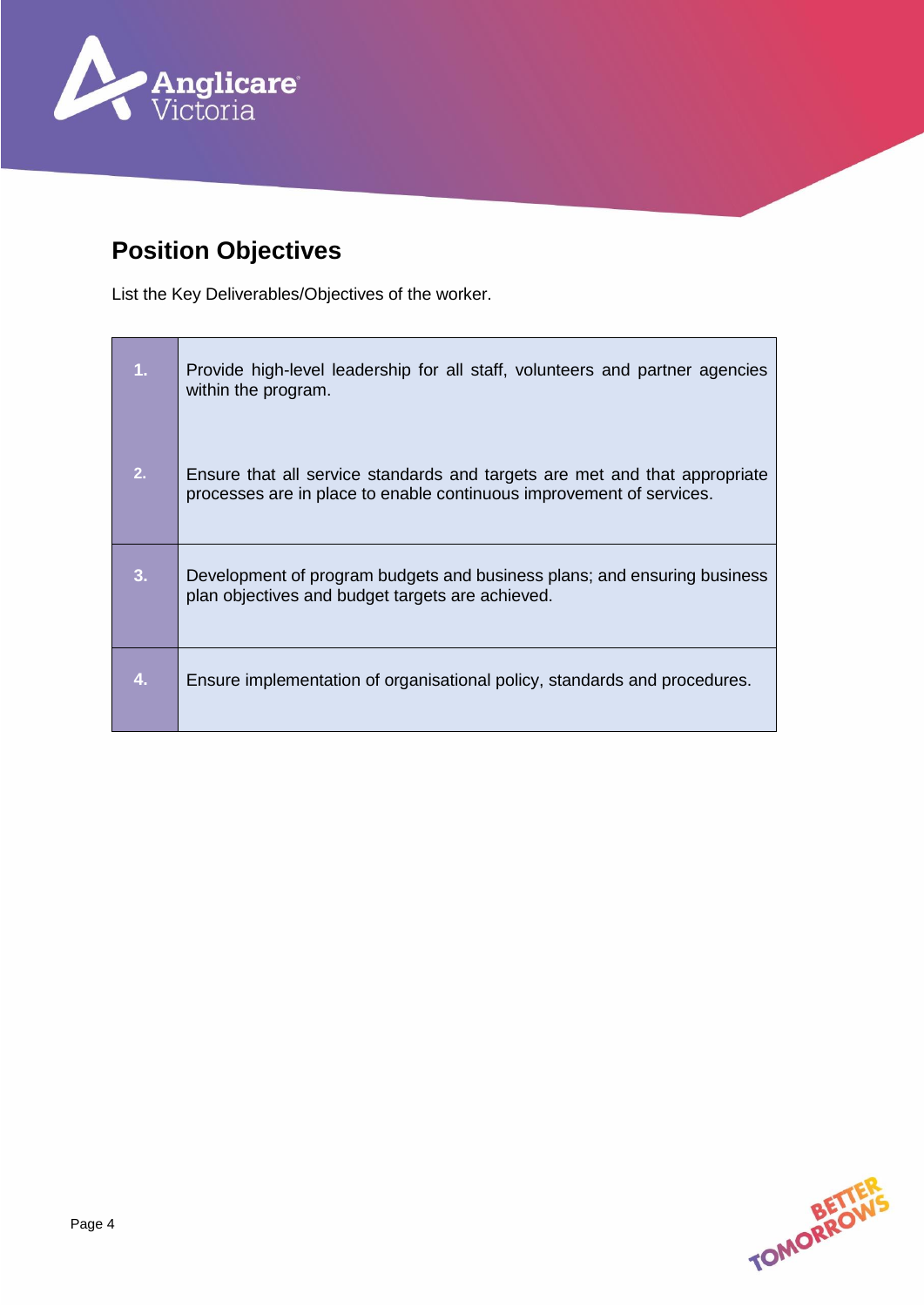

# **Key responsibilities**

The key responsibilities include but are not limited to:

| 1. | Provide high-level pro-active leadership and support to this program area                                                                                                                                                                                                                                       |
|----|-----------------------------------------------------------------------------------------------------------------------------------------------------------------------------------------------------------------------------------------------------------------------------------------------------------------|
| 2. | Participate in the development, implementation and evaluation of an annual<br>Program Business Plan, which is designed to align with the goals outlined<br>within Anglicare Victoria's Strategic Plan.                                                                                                          |
| 3. | Develop and maintain communication links and cooperative arrangements<br>with the appropriate funding body, community service providers and other key<br>stakeholders relevant to the program.                                                                                                                  |
| 4. | Under the direction of the Regional Director and in consultation with the<br>Quality Manager, actively explore opportunities for continual improvement of<br>service standards, organisational processes and practices within the program.                                                                      |
| 5. | Ensure accurate interpretation and implementation of organisational policy.<br>Nurture a positive, stimulating and high performing team environment<br>characterised by cooperation and willingness to work toward organisational<br>objectives.                                                                |
| 6. | Actively recruit, supervise and professionally develop team leader staff.<br>Provide support and regular direction through supervision to Team Leaders.<br>Facilitate the maintenance of a strong and appropriately focused culture that<br>supports creativity, innovation and effective working partnerships. |
| 7. | Actively participate in the Western Region's leadership team and contribute to<br>the culture and development of the management group. Effectively oversee,<br>consult and implement 'change' where required.                                                                                                   |

**TOMORROWS**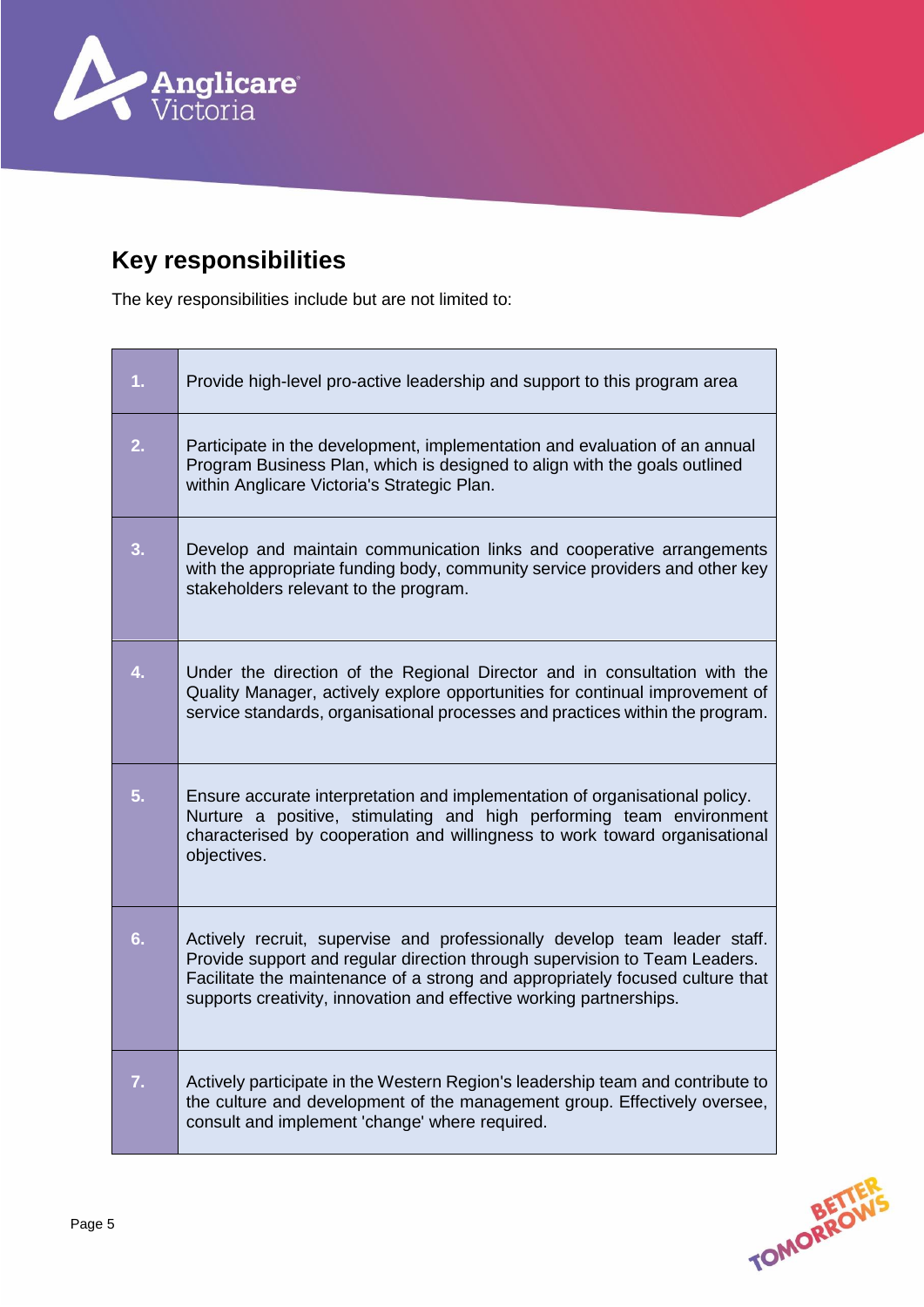

## **Key Selection Criteria**

What you are looking for in your successful applicant in terms of non-negotiable qualifications or experience:



TOMORROY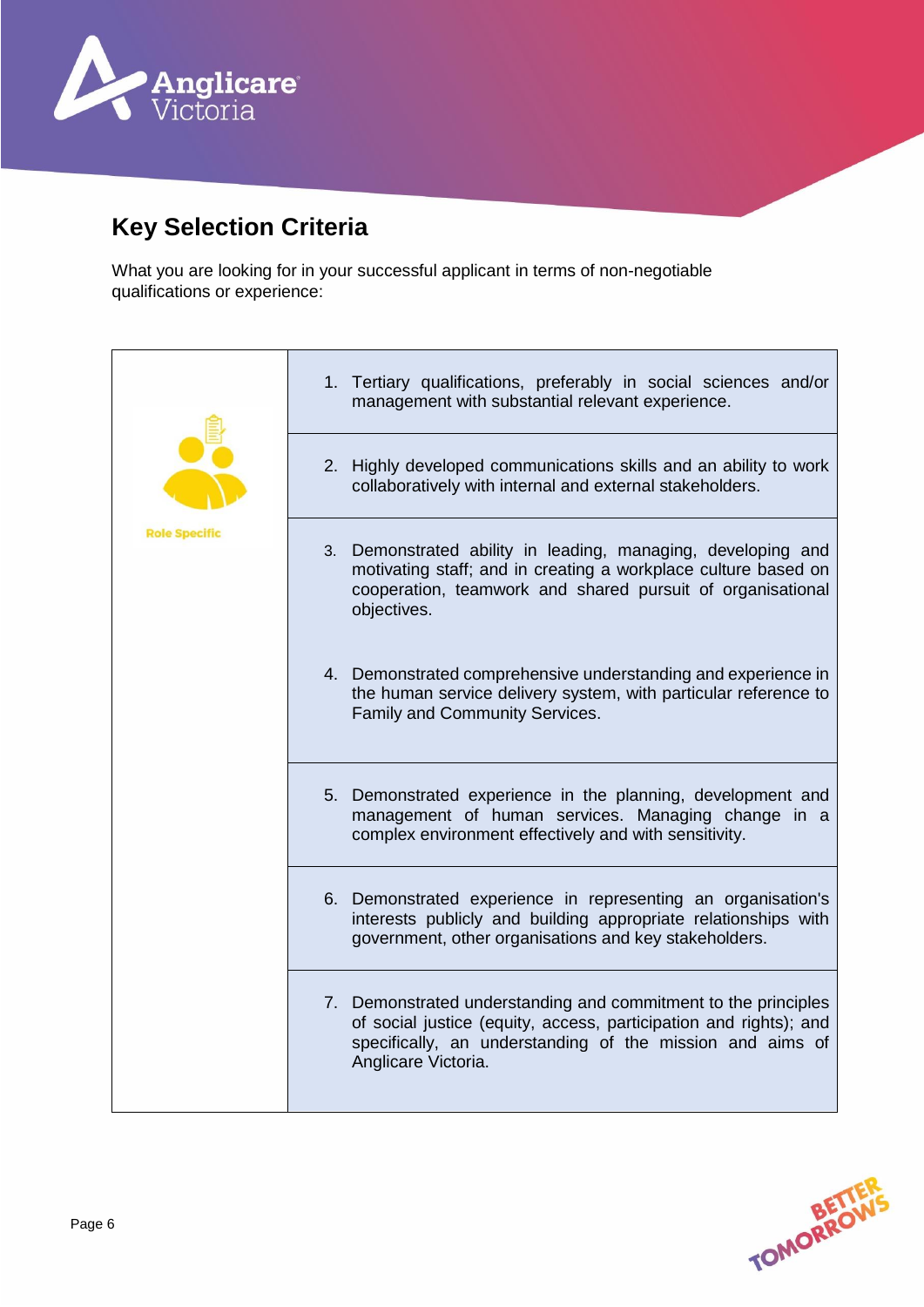

# **Child Safety**

AV is committed to protecting children and young people from all forms of harm and abuse. As a senior manager you are required to report any concerns raised by, or on behalf of, children and young people in accordance with mandatory reporting, reportable conduct and incident management procedures. Everyone at AV has a role to play in keeping children and young people safe and your role will support and drive this commitment, ensuring individuals and teams behave appropriately towards children and young people at all times.

# **Occupational Health & Safety (OHS)**

Anglicare Victoria is committed to ensuring the health and safety of its employees and any other individuals present in our workplaces.

In achieving and maintaining workplace health and safety, Anglicare Victoria will apply best practice in OHS in accordance with statutory obligations at all times.

All Anglicare Victoria employees, contractors and volunteers are required to:

- take reasonable care for their own health and safety and for that of others in the workplace by working in accordance with legislative requirements and the company's OHS policies and procedures
- take reasonable care their actions or omissions do not adversely affect the health and safety of themselves and others
- cooperate with any reasonable directions, policies and procedures relating to health and safety in the workplace
- report all injuries, illness or 'near misses' to their Supervisor or Manager
- participate in relevant health and safety training based on roles and responsibilities
- as required, participate in the development and implementation of specific OHS hazard and risk management strategies

In addition to the above, positions with supervision or management responsibility are required to ensure a safe and healthy work environment for all employees, clients, contractors and visitors. This can be achieved by ensuring all people are aware of and have access to OHS policies, procedures, training and reporting systems.

## **Cultural Safety in the Workplace**

Anglicare Victoria recognises the important and unique contribution Aboriginal and Torres Strait Islander employees make by bringing their unique skills, knowledge and experience to the workplace. They also contribute important insight into how Anglicare Victoria can provide for and engage with Indigenous clients and communities more effectively.

Our Reconciliation Action Plan (RAP) and Workforce Strategy outlines Anglicare Victoria's commitment to leading and facilitating sustainable employment, training, retention and career development opportunities for Aboriginal and Torres Strait Islanders people.